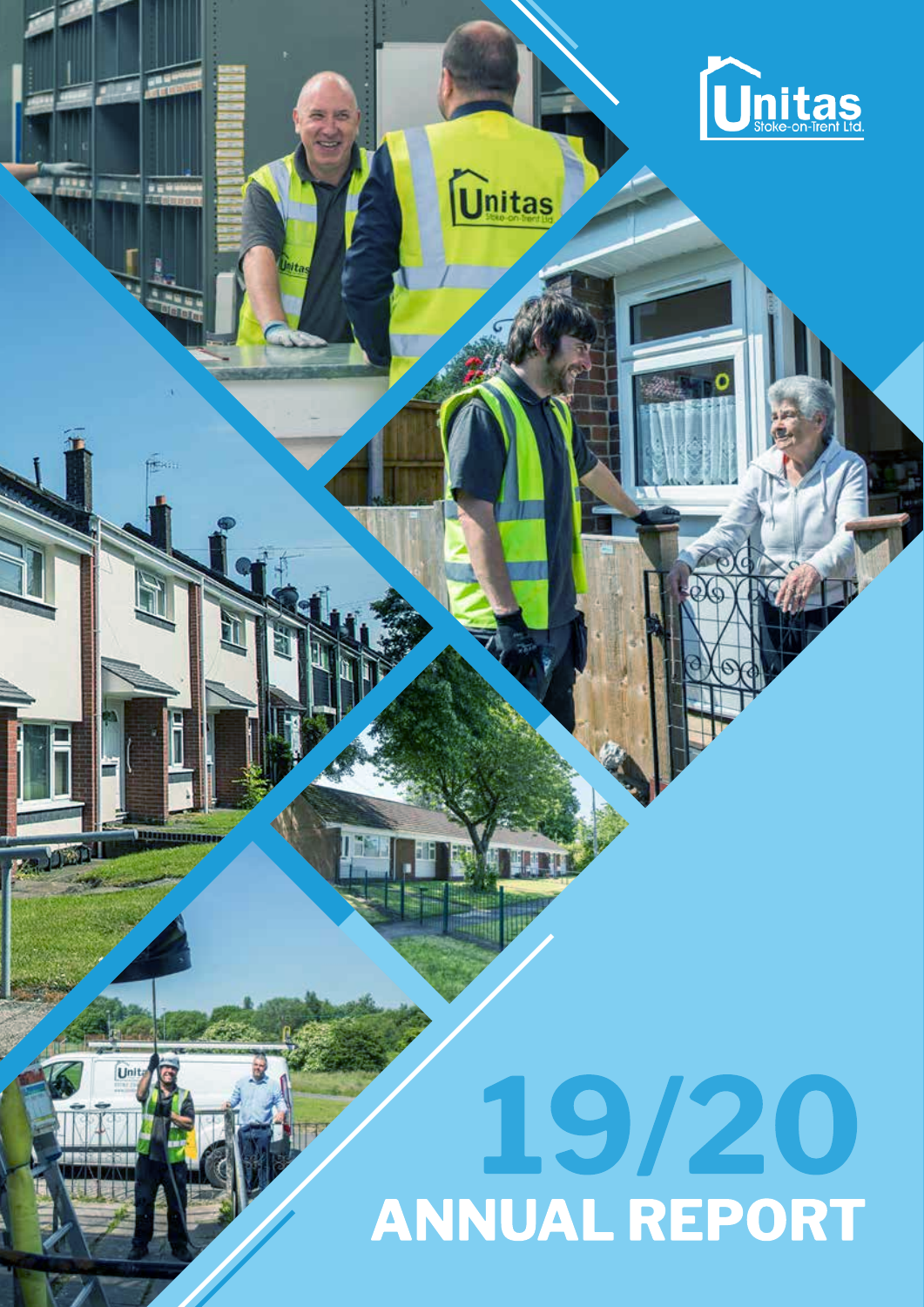# **CONTENTS**

| Foreword                               | 3  |
|----------------------------------------|----|
| Overview                               | 4  |
| Meet the Board                         | 5  |
| The year at a glance                   | 7  |
| Asset Management and Investment        | 8  |
| <b>Fire Safety</b>                     | 8  |
| <b>Planned works</b>                   | 9  |
| <b>Repairs and Voids</b>               | 10 |
| <b>Health and Safety</b>               | 11 |
| Procurement                            | 12 |
| <b>Corporate Social Responsibility</b> | 13 |
| <b>Customer Satisfaction</b>           | 14 |
| <b>Future Plans</b>                    | 15 |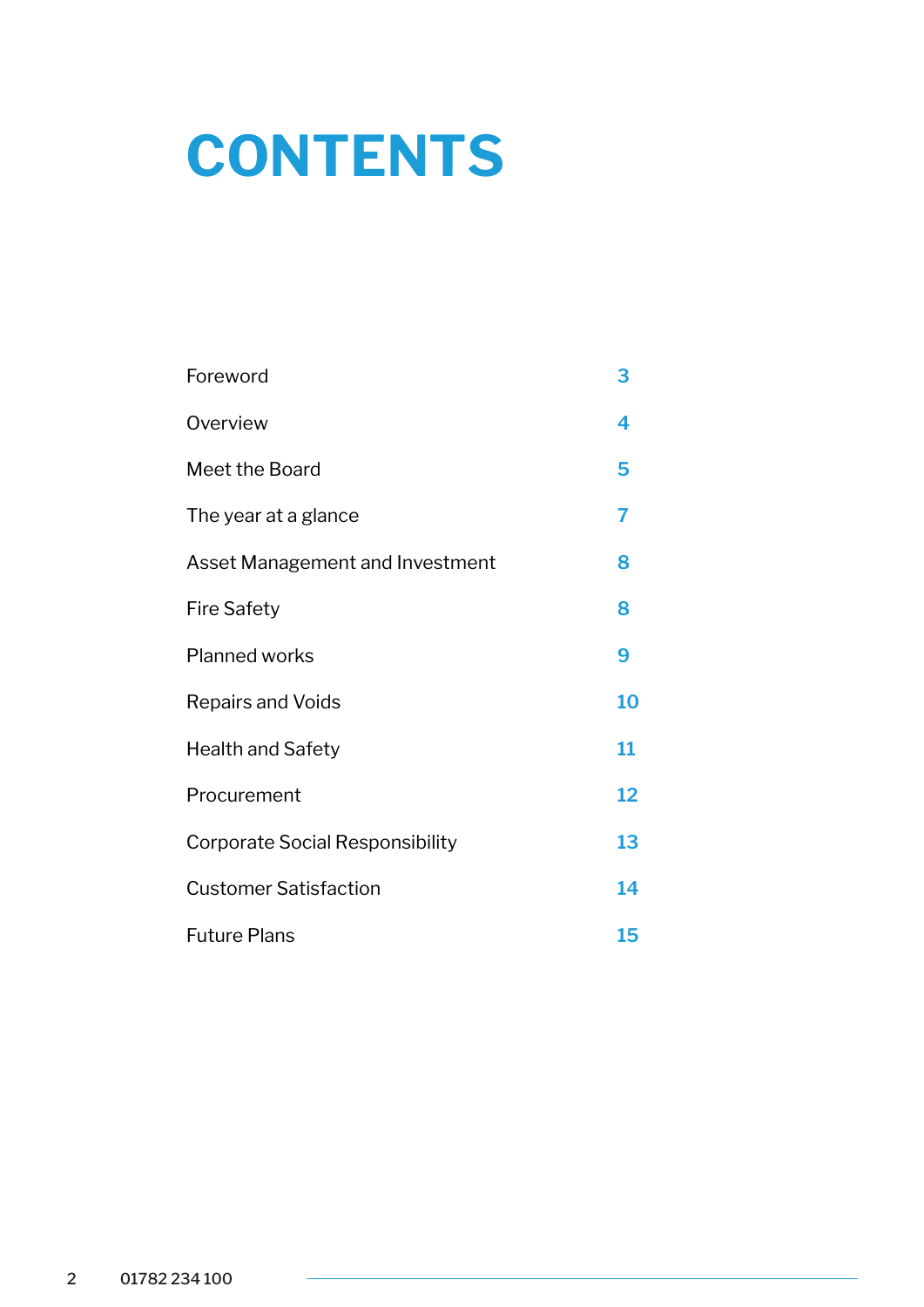# **FOREWORD**



### **Chair of the Board**

*Dr Simon Cupples*

I was very pleased to have been appointed Chair of the Unitas Management Board in January 2020, having been a Board member since the company's inception in 2018. The business has gone from strength to strength in this time and 2019-20 has been particularly rewarding and this Annual Report will help to evidence our progress.

The Management Board is fully committed to ensuring Unitas continues to be a high-performing repairs and maintenance company, delivering a quality service to all its customers. We are extremely proud of the strong community focus that we have built and will use our knowledge and experience to create a positive local impact.

We are well on the way to achieving our strategic priorities, one of which includes understanding our asset base and our recent investment in a new IT system has enabled us to offer an improved and streamlined service. We have completed another successful year of planned investment, improving council homes to the value of £19.1m, in accordance with the asset requirement and we have focused on adding local social value by committing to the aims and objectives set out in our Corporate Social Value plan.

On behalf of the Board, I would like to offer my thanks to everyone who has been involved during the past twelve months including staff, residents and stakeholders, in helping to make Unitas the thriving business that it now is and I very much look forward to seeing its continued growth throughout the coming year.





### **Director of Unitas**

*Wayne Booth*

I started my role as Director of Unitas in June 2020 and it has been great to see the excellent work undertaken and hear of the many achievements during 2019/2020. I would like to begin by thanking my predecessor Steve Wilson who played a key role in overseeing the operations of the business during this time.

Unitas is rooted at the heart of Stoke-on-Trent, boasting an excellent repairs and maintenance service and a robust planned investment programme, as well as its engagement with many local-based projects.

We understand the importance of getting our services right to enhance the quality of people's lives and their environments. Key to this is professional, committed and knowledgeable staff combined with excellent communication. As well as investing in the learning and development of our employees, we have purchased the latest Dynamic Resource Scheduling system and IT technology which will be rolled out during 2020- 21 and will ensure Unitas delivers a first-class service to the city's residents and service users.

This Report sets out Unitas' performance over the last year and the service that our residents can expect from us. We report here on our repairs work, planned investment, corporate social value, health and safety, procurement and customer feedback.

This is a very strong foundation on which to build going forward and I will be very proud to continue to lead on the great work achieved so far.

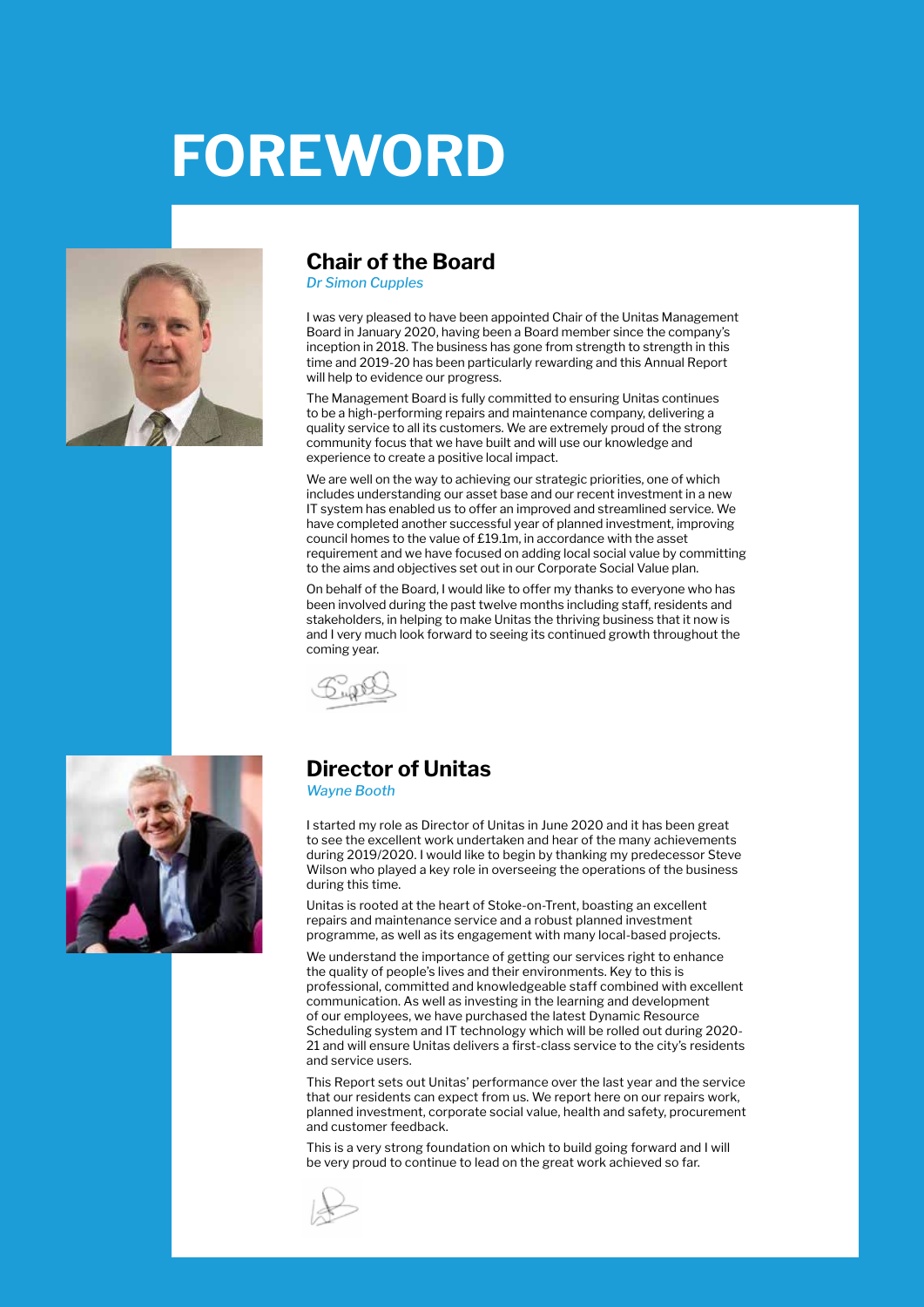

## **Our Vision Statement**

To create a positive local impact and provide opportunities within the communities that we operate.



## **Our Mission Statement**

To maintain and improve our homes and properties through planned investment and efficient maintenance.





# **OVERVIEW**

**Unitas Stoke-on-Trent Ltd is a company set up in 2018 by Stoke-on-Trent City Council to deliver property services to all Council housing in Stoke-on-Trent.** 

We have 17,887 homes along with a portfolio of around 600 public buildings, shopping parades, garage sites and open plan land.

The company is wholly owned by Stoke-on-Trent City Council but has operational independence. Whilst strategic decisions about policies to manage the housing stock are made by the Council, we have developed our own complementary policies and procedures within the council framework and within the guidance provided by central government.

Day to day management is headed by the Director who is assisted by a Senior Leadership Team consisting of five Heads of Service. Unitas employs around 450 staff.

Services are organised into 5 business areas which are: Asset Management, Planned Works, Responsive Repairs, Governance, Policy & Performance and Finance.

Our customers have a diverse range of needs and we have recognised that our services need to be shaped to allow equal access to all. To help us achieve this we work with colleagues in housing services to establish an accurate customer profile. This information helps us to develop and deliver our services based on the needs of our customers.

#### **Following a successful first year we promised…**

To build on the success of the first year of Unitas and to make it a great place to work, maintaining high levels of staff retention. This report details our successes in our second year in operation: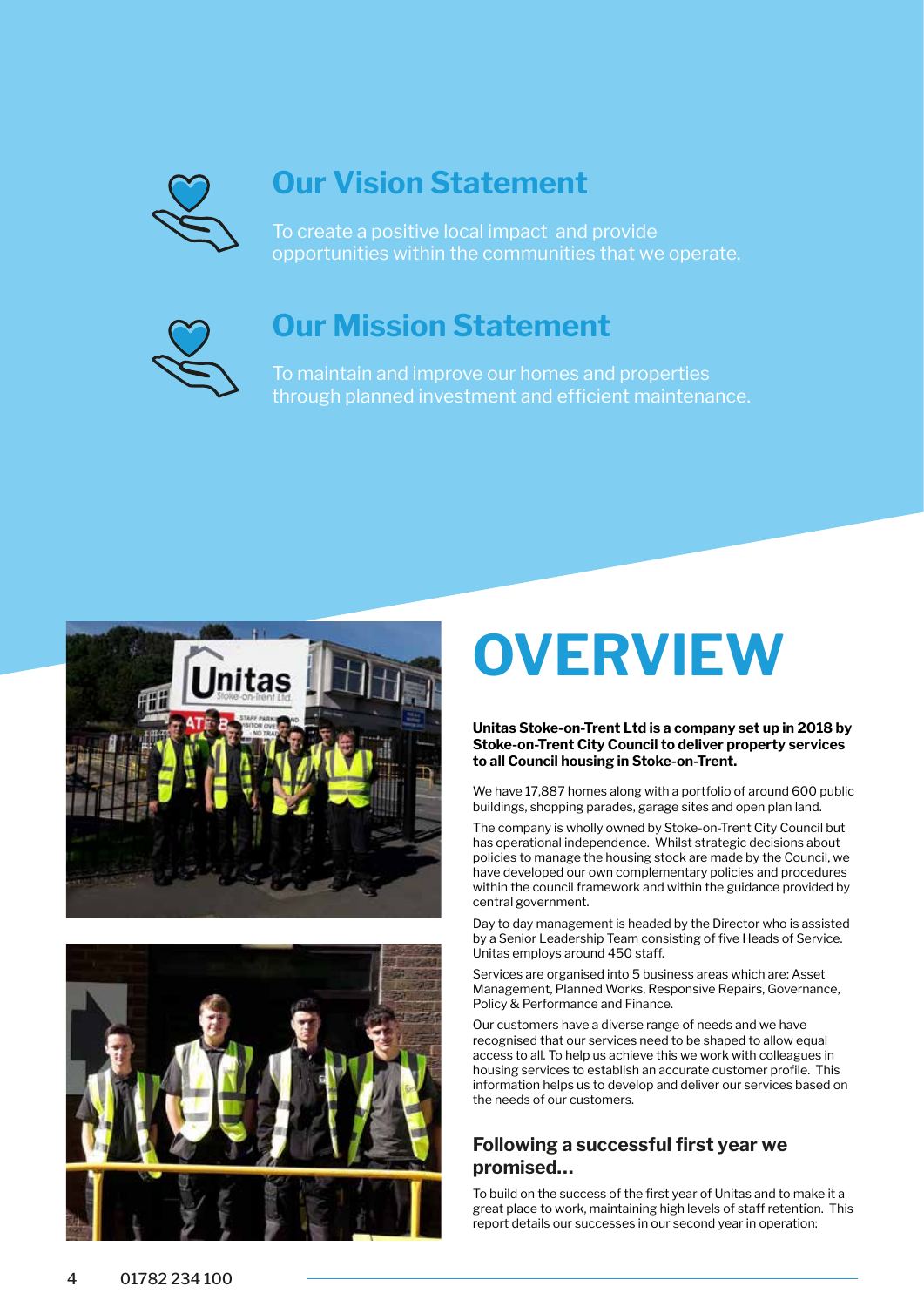# **MEET THE BOARD**







### **Dr Simon Cupples**

*Chairman*

Simon is an accomplished Senior Executive Director with 30 years of international experience, primarily in the downstream oil and chemical sectors. Simon has a doctorate in Applied Chemistry and Mechanical and Production Engineering from De Montfort University, Leicester, and has also studied at Kellogg Business School in the USA.

With executive board experience in the UK, Ireland and Germany Simon has led the strategic and operational development of business from €40 million to \$1.5 billion, leading diverse international teams of up to 400 people. During his career Simon has been responsible for the development of commercial, technical and marketing partnerships between some of the world's biggest brands including Castrol, BP, BMW, Ford Europe, Jaguar Land Rover, Volvo, Aston Martin and Triumph Motorcycles.

Simon was born in Birmingham and has lived in several UK and international locations through his career before moving to Stoke-on-Trent in 2014.

#### **Carl Brazier**

*Director of Housing and Customer Services*

Carl is the Director of Housing and Customer Services at Stokeon-Trent City Council, with responsibility for all housing functions including the management of over 18000 homes, ASB, community support and customer services such as IT, libraries, museums, culture, local centres and the council contact centre. A key role he is leading is housing growth across the city through a unique housing offer of various forms of development and regeneration with support from Homes England, MHCLG, developers and financial institutions.

Carl has led the formation of Unitas as well as the council's development company, Fortior homes.

The council has also been awarded Housing Zone Status by the government and became the first council to be assessed by the Housing and Finance Institute (HFI) as Housing Business Ready.

Carl in a non-executive Director of First Choice Homes Oldham (FCHO), sits on the LGA Housing Officer Finance Group, the MHCLG Housing Technical Group, HFI Housing Accelerators' Forum and was also an expert advisor for the Government's Elphicke /House Report. Carl was recently listed in Inside Housing in the Who's Who in local authority housing development for a second year in succession.

Carl is a fellow of the Chartered Institute of Housing (CIH).

## **Councillor Joanne Powell-Beckett**

*Councillor*

Councillor Joanne Powell-Beckett was first elected as a Stoke-on-Trent City Councillor in 2008. In 2015 she was elected to represent the ward of Sneyd Green and, following the local elections in May 2019, she became the Cabinet Member for Housing in the newly formed Conservative/City Independent Coalition. Councillor Joanne Powell-Beckett has previously been Chair of the city council's Audit Committee, Cabinet Support to the previous two city council leaders as well as a member of the Fire Authority. She is community focused, meeting regularly with resident and community groups as well as being Chair of the board of Governors at her local primary school.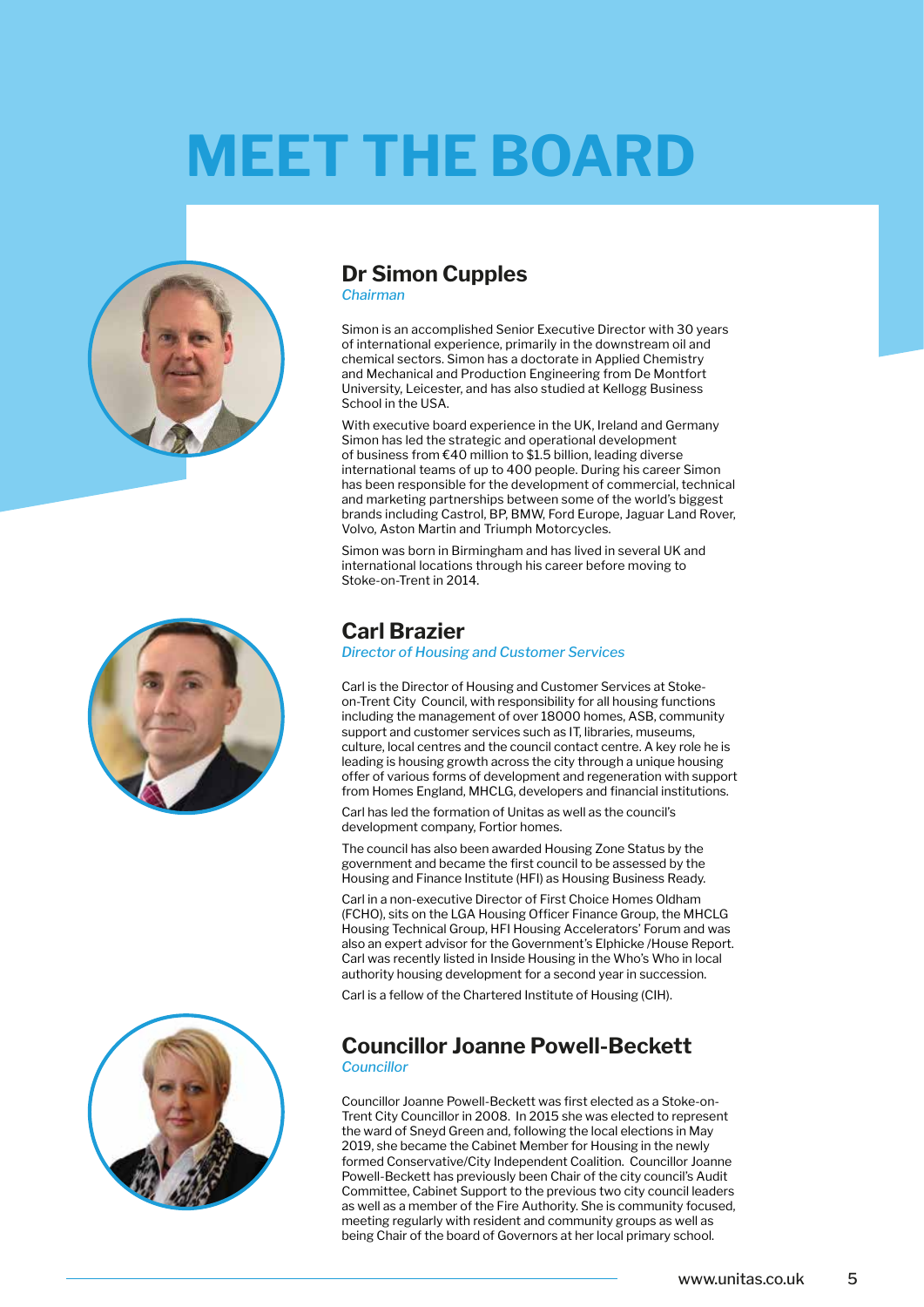# **MEET THE BOARD**



#### **Councillor Ann James**

*Councillor*

Councillor James was first elected as a councillor in 1999 (representing the ward of Great Chell and Packmoor) and served on the city council until 2010, with a one-year break before being re-elected in 2011. For the period May 2018 to May 2019, she was Leader of the city council. Following the local elections in May 2019, and the formation of a new Conservative/City Independent Coalition, she became Deputy Leader. During her time as an elected member, she has been involved in both children and adult social care services, and is currently Cabinet Member for Health and Social Care. She is very community-focussed and active in her ward, regularly meeting with Local Residents Associations and communities in her ward.



### **Nic Cox**

*Non Executive Director*

The early years of Nic's career were founded in the construction industry, gaining a HND in construction and MCIOB in his early 20's. Experience gained centred on social housing and private sector new build.

In 1980 Nic joined Manchester City Council managing the maintenance and programme works for 15000 properties. His local government experienced grew with roles at Wigan Council and Stockport Council.

In 2006 Nic became the Managing Director to the newly launched Solutions SK Ltd., a Stockport Council trading company delivering services including highways, street lighting, property maintenance, grounds maintenance, catering, cleaning, security and in 2007 waste and recycling services.

Taking retirement in 2013 Nic formed his own company supplying support and consultancy to local government working with APSE, Wakefield Council, Southend Council, Cheshire East Council - ANSA Ltd., Orbitas Ltd and TSS Ltd and Peterborough City Council. He also offer mentoring and coaching to senior managers and Boards. Nic is a Trustee for Stepping Stones Project, Rochdale, a charity supporting young people exiting the care service at 16.

Nic is delighted to have been appointed to the Unitas Stokeon-Trent Ltd Board and look forward to helping the Board and Company thrive in the future.

# **Proud to be part of Stoke-on-Trent**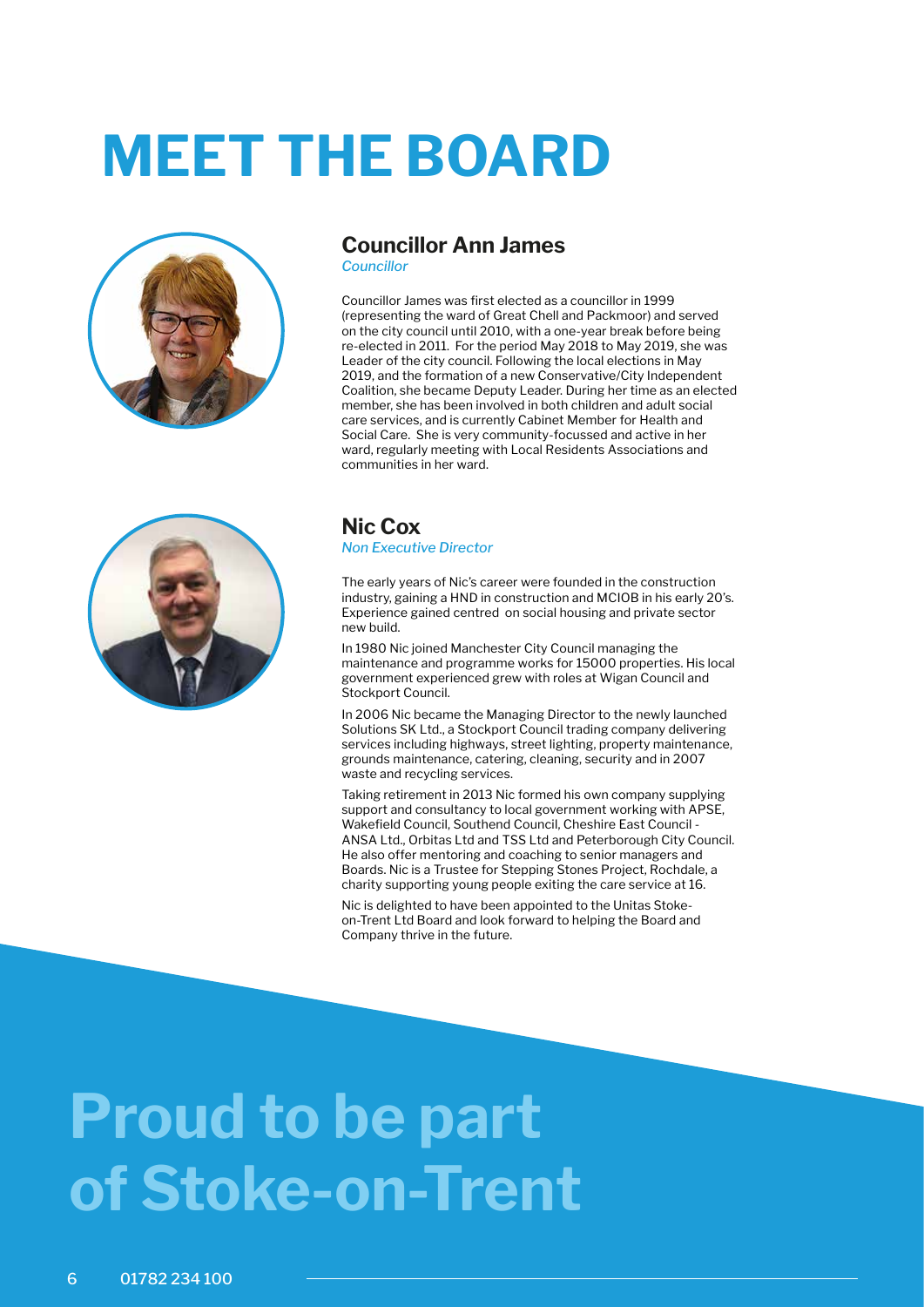# **THE YEAR AT A GLANCE**

# Secured over £133,0

## in Social Value Contribution



Successfully utilised drone technology to asses buildings and repairs



Carried out 97,000 responsive repairs





Became a Member of the Parliamentary Review being nationally recognised as an **"innovator of Industry"**

# Shortlisted

for the **DLO of the Year** for the UK Housing Awards

Employee wellbeing is vital to Unitas' success. Our annual wellbeing survey showed that 84% of the workforce would recommend Unitas as a **good employer.**

Carried out 6,79 out of hours repairs



Celebrated over 2 million hours

of accident free work on site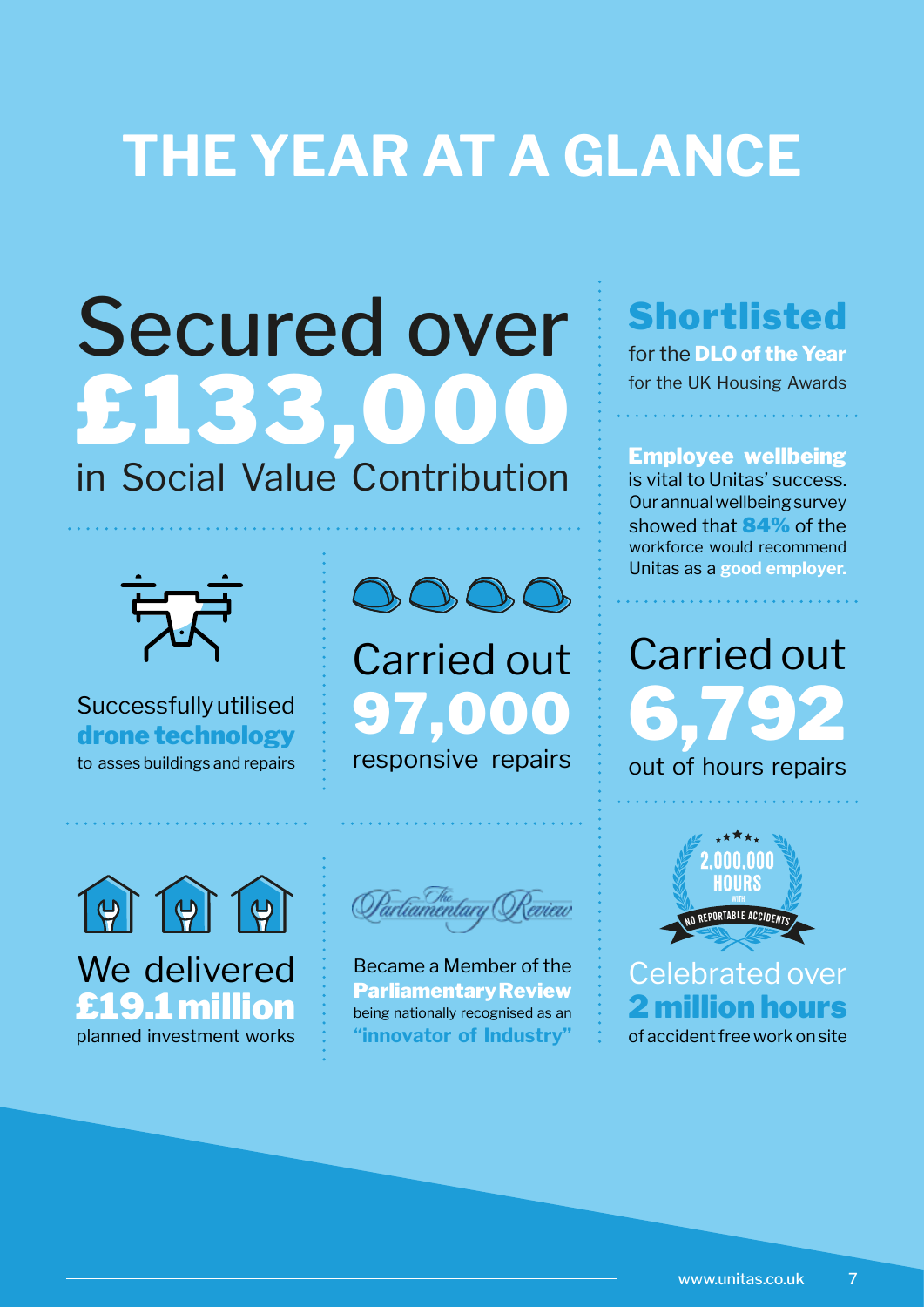# **ASSET MANAGEMENT AND INVESTMENT**

**We have completed another year of successful planned investment, improving council homes to the value of £19.1 million, in accordance with the asset requirement.**

This work has included new roofs, kitchens, bathrooms, and environmental improvements such as landscaping and parking solutions and improving energy efficiency by fitting external wall insulation. We have continued to appraise a wide range of different property types to assess and determine where to invest in the future. Option appraisals have either been completed or are underway in relation to high rise flats, shops and garages.





# **COMPLIANCE**

**We provide business planning and support services to ensure that the compliance function operates efficiently and effectively, this has enabled us to ensure a fully compliant housing stock with 100% of residential properties having valid gas and electrical certificates.** 

## 100% of Landlord Gas Safety Record's issued within anniversary date **between April 2019 to March 2020**



electrical test certificates less than 10 years old

Just 1 Water Hygiene reported incident in a 12 month period

## FIRE SAFETY

£3.05million was spent on Fire Safety works in 2019-20 across our high, medium and low rise apartment blocks in the City. This work, which was identified in our Fire Risk Assessment included:

- Installation of Fire Sprinkler systems
- Fire stopping works, to include fire rated collars and dampers
- Enhanced LD2 smoke alarms
- Internal and external fire doors
- Automatic opening vents
- Fire rated glazing
- Installation of fire rated electrical meter boxes
- **Evacuation chairs**

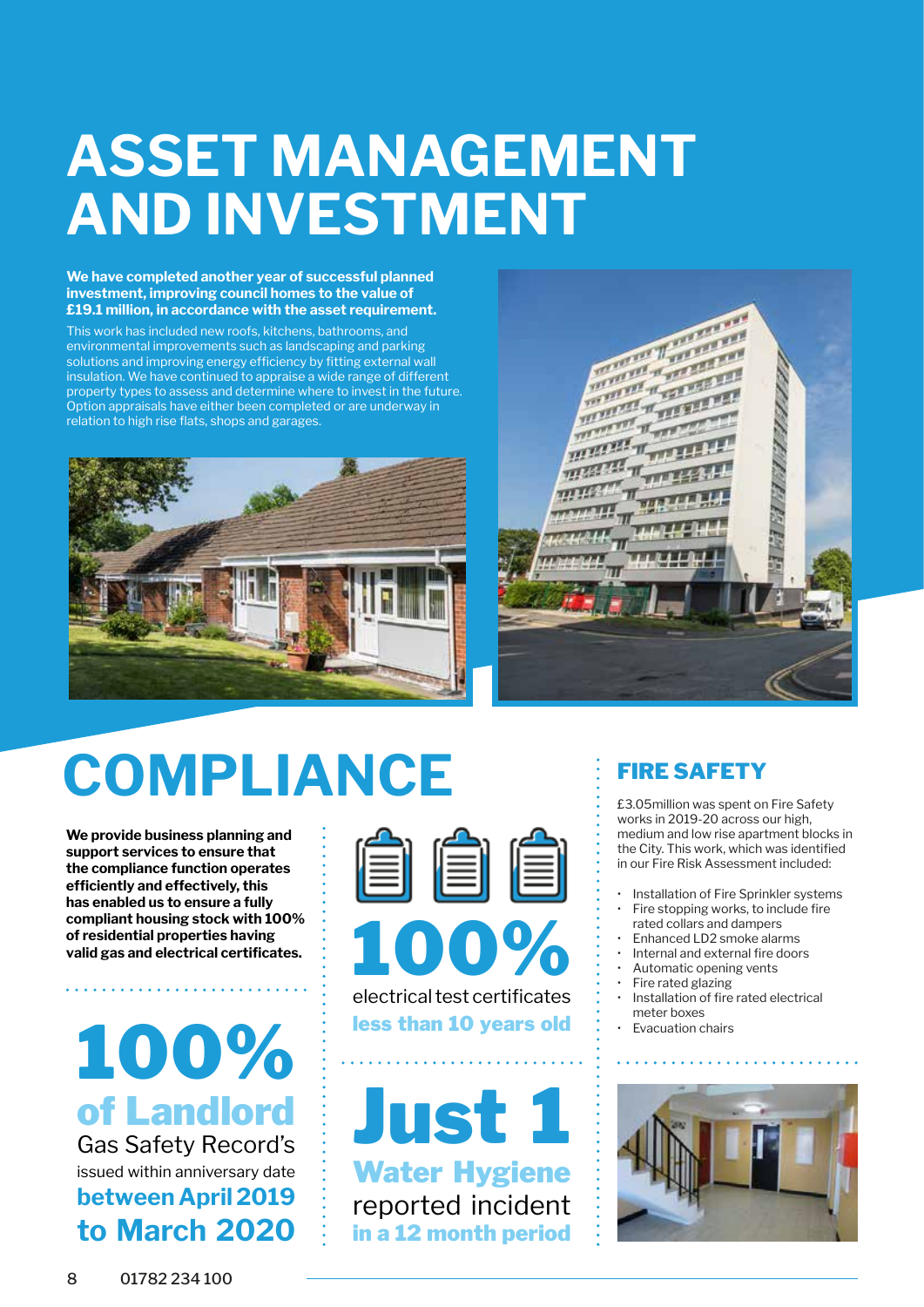# **PLANNED WORKS**

#### **Our capital investment programme is based upon findings by the asset management team.**

The investment programme not only improves the stock but also gives balance of maintenance spend from responsive repairs towards a more cost effective planned maintenance service. Over the last year Unitas has carried out a range of works to the total value of £19.1 million.



## **Public buildings**  $\frac{1}{2}$  Restoration to Etruria Bone Mill

Unitas also maintains public buildings on behalf of Stoke-on-Trent City Council and during 2019/2020 we have carried out a range of works to 600 plus buildings across the city. The budget spend on this service has been in the region of £4 million, this has enabled both responsive repairs and preventive maintenance to be completed.

## Estate works Some of this work included: **£3 million**

has been spent during 19/20 on various **estate works**



#### Over £6,000,000 spent to ensure decency, to include the installation of **more than 800 new boilers** and full central heating systems

# a city landmark £120,000

of works carried out at **the bone and flint mill**

## Over £6 million

spent on remodelling apartments, **improving communal areas** & carrying out fire safety works





**TAN** 

**Multiple garage** across the city had improvements works to the value of £3,000,000 spent on them





## **Energy Efficiency** Measures **£1,855,000**

spent on a **large number of properties** who received external wall insulation, **doors, windows, and loft insulation.**



## **Environmental Works**

# £1.032.00

spent on landscaping across Meir, and parking schemes at Fegg Hayes, Sneyd Green and Bucknall.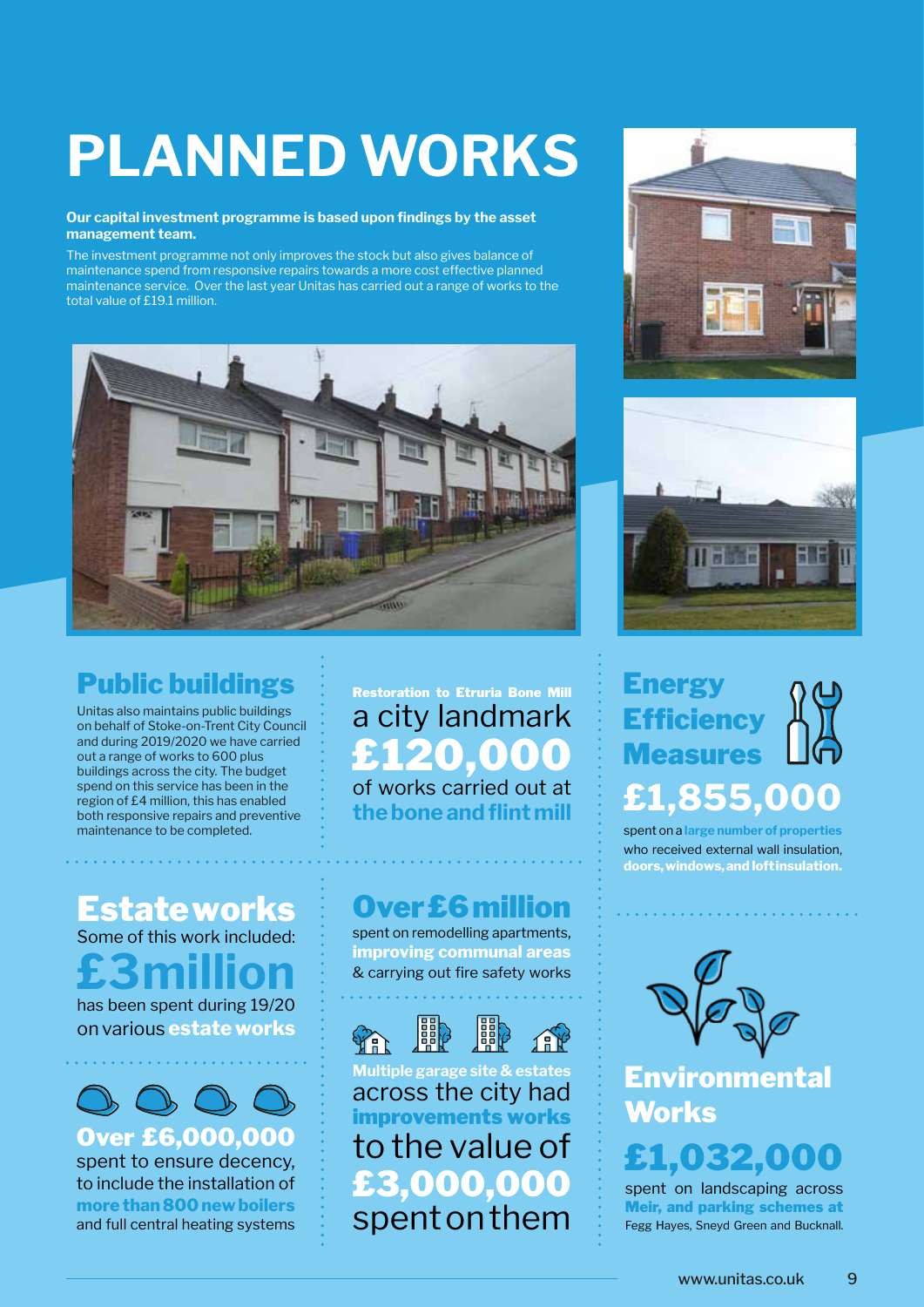# **REPAIRS AND VOIDS**

#### **Unitas provides a high quality customer focused repairs and maintenance service.**

The main features of our modern repair service includes a call centre using a opti-timed diagnostic appointment timed IT system, Freephone telephone number, an enhanced appointment system, multi-skilled operatives and an extensive fleet of vehicles. We have a dedicated voids team who ensure all empty homes are brought up to the agreed lettable property standard as endorsed by the City Council.

Total responsive repairs **completed during 2019-20** 96,966 including 6,792 **of out of hours repairs**

## Continued to offer a high quality

void property repairs service **without compromising** on turnaround time.

## Average wait time for calls to be**answered** 00:02:42

Number of calls received during **2019-20** 85,669

### Implemented Servitor and Kirona Dynamic Resource Scheduling (DRS)

DRS allow the workforce to receive jobs directly to their mobile device and plans their work based on their geographical location.

## Voids Fitted:

| New Kitchens              | 194 |
|---------------------------|-----|
| New Bathrooms             | 47  |
| <b>New External Doors</b> | 44  |

## Responsive repairs fitted:

| New Kitchens           | 1113 |
|------------------------|------|
| New Bathrooms          | 46   |
| New External Doors 399 |      |

## Fire Safety Responsive Repairs:

| Fitment of new external front<br>fire doors |                     |
|---------------------------------------------|---------------------|
| Fire damage property repairs                | $\cdot \mathbf{57}$ |
| Repairs to fire doors                       | 606                 |
| Replacement fire doors                      | 57                  |

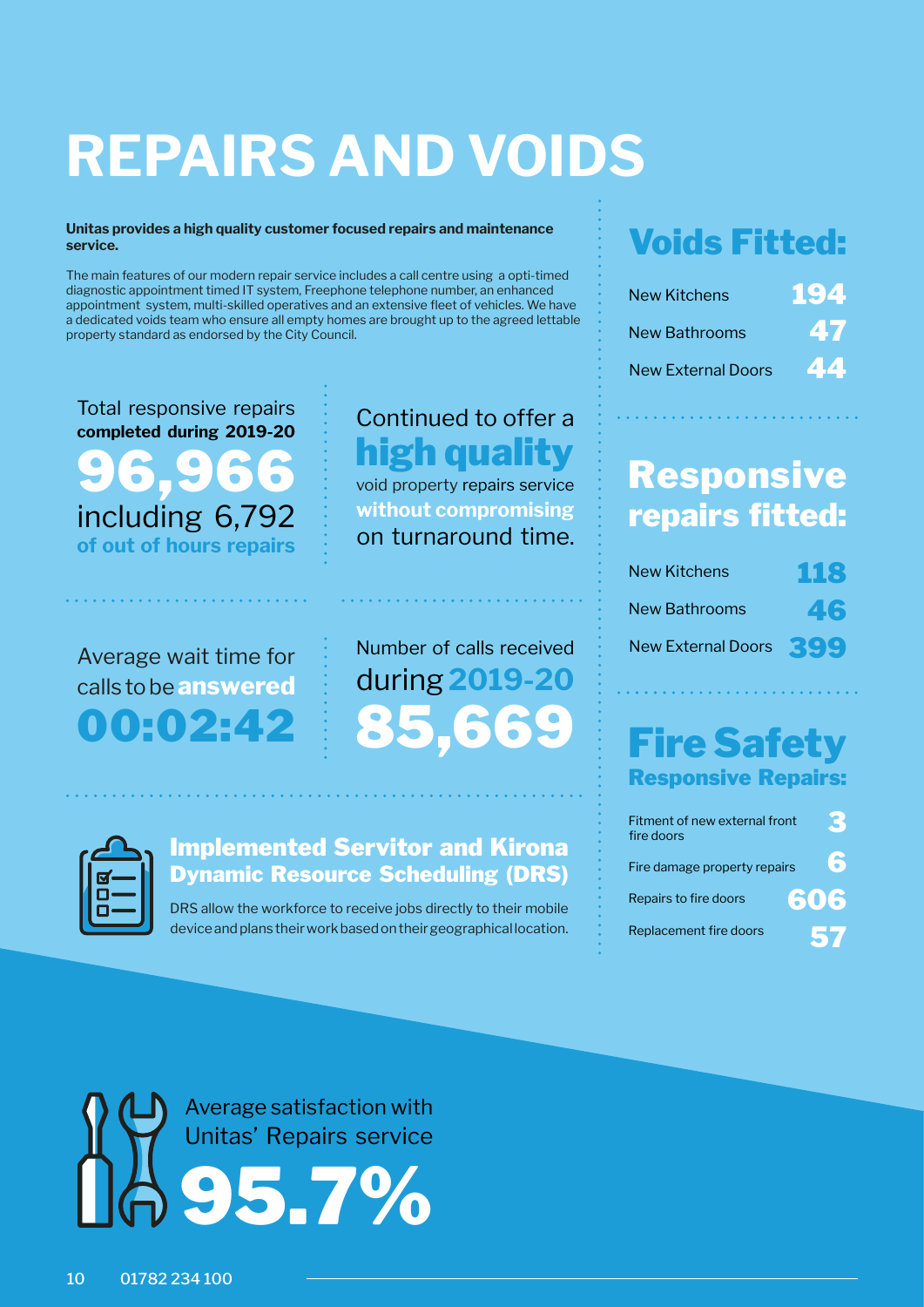# **HEALTH AND SAFETY**

The Reporting of Injuries, Diseases and Dangerous Occurrences Regulations 2013 (RIDDOR) puts duties on employers, the self-employed and people in control of work premises (the Responsible Person) to report certain serious workplace accidents, occupational diseases and specified dangerous occurrences (near misses).

We have a duty to report these and we are pleased to report that our impeccable health and safety record has remained.

#### **Our impeccable health and safety record has remained.**

The total number of hours worked without a Reportable Injury Accident is over 2million hours:

## 2,084,100 hours

Our yearly number of Reportable Accidents is:



#### **Inspection Targets April 2019 - March 2020**

The Unitas Monitoring, Inspection and Audit Standard sets out the pro-active approach and targets to ensure that risks are being managed effectively. The standard sets targets for the Unitas Board, Senior Leadership Team, Managers, Operational Team Leaders, Health & Safety Team and Trade Unions.

During the 12 months from April 2019 to March 2020 Unitas carried out 107% of the targeted inspections. The numbers of inspections during March 2020 were slightly below target due to the Covid-19 lockdown. This pro-active approach is an important and significant aspect to achieving the excellent safety, health and environmental results over the year.



|                                                         | Jun, | Jul | <b>Aug</b> | <b>Sep</b> | Oct | <b>Nov</b> | <b>Dec</b> |
|---------------------------------------------------------|------|-----|------------|------------|-----|------------|------------|
| No of completed inspections for the<br>business in 2019 | 205  | 244 | 168        | 232        | 198 | 190        | 120        |
| Target for the month                                    | 167  | 167 | 167        | 167        | 167 | 167        | 167        |

|                                                         | <b>Jan</b> | <b>Feb</b> | <b>Mar</b> |
|---------------------------------------------------------|------------|------------|------------|
| No of completed inspections for the<br>business in 2020 | 195        | 171        | 154        |
| Target for the month                                    | 167        | 167        | 167        |

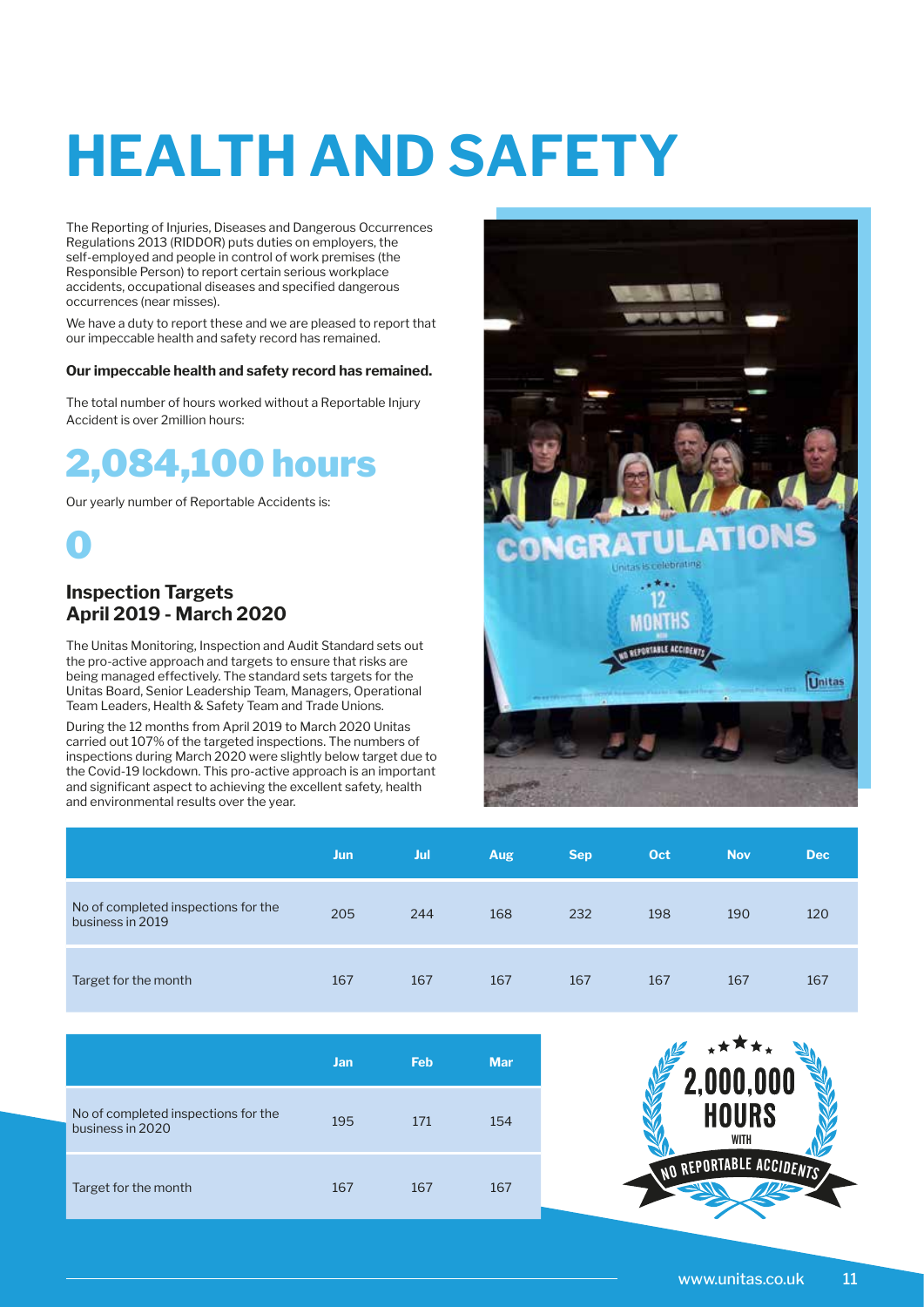# **PROCUREMENT**

#### **We have a procurement strategy in place to enable us to deliver the capital and investment works on time and in budget.**

Value for money is underpinned by the key performance indicators that we use. We measure the outturn and customer satisfaction which contribute to local supplier management and delivery of value for money.

| Outcome of tenders to 2019-2020           |                |               |         |                                |                 |               |
|-------------------------------------------|----------------|---------------|---------|--------------------------------|-----------------|---------------|
|                                           | Stoke-on-Trent |               |         | Stoke-on Trent & Staffordshire | <b>National</b> |               |
|                                           | $\%$           | Value         | %       | Value                          | %               | Value         |
| Planned<br>Non-Framework<br>(open market) | 62.22%         | £5,109,338.17 | 66.98%  | £5,500,539.86                  | 33.02%          | £2,711.697.46 |
| Framework -<br>Labour only                | 79.22%         | £1,129,070.00 | 91.95%  | £1,310,510.00                  | 8.05%           | £114,700.00   |
| Framework -<br><b>Planned works</b>       | 100.00%        | £2,000.00     | 100.00% | £2,000.00                      | 0.00%           | £0.00         |
| Framework -<br>Specialist works           | 9.20%          | £100,763.32   | 35.44%  | £387,937.55                    | 64.56%          | £706,807.93   |







We will continue to maintain an effective procurement service and we plan to start procuring works in October 2020 for the next financial year.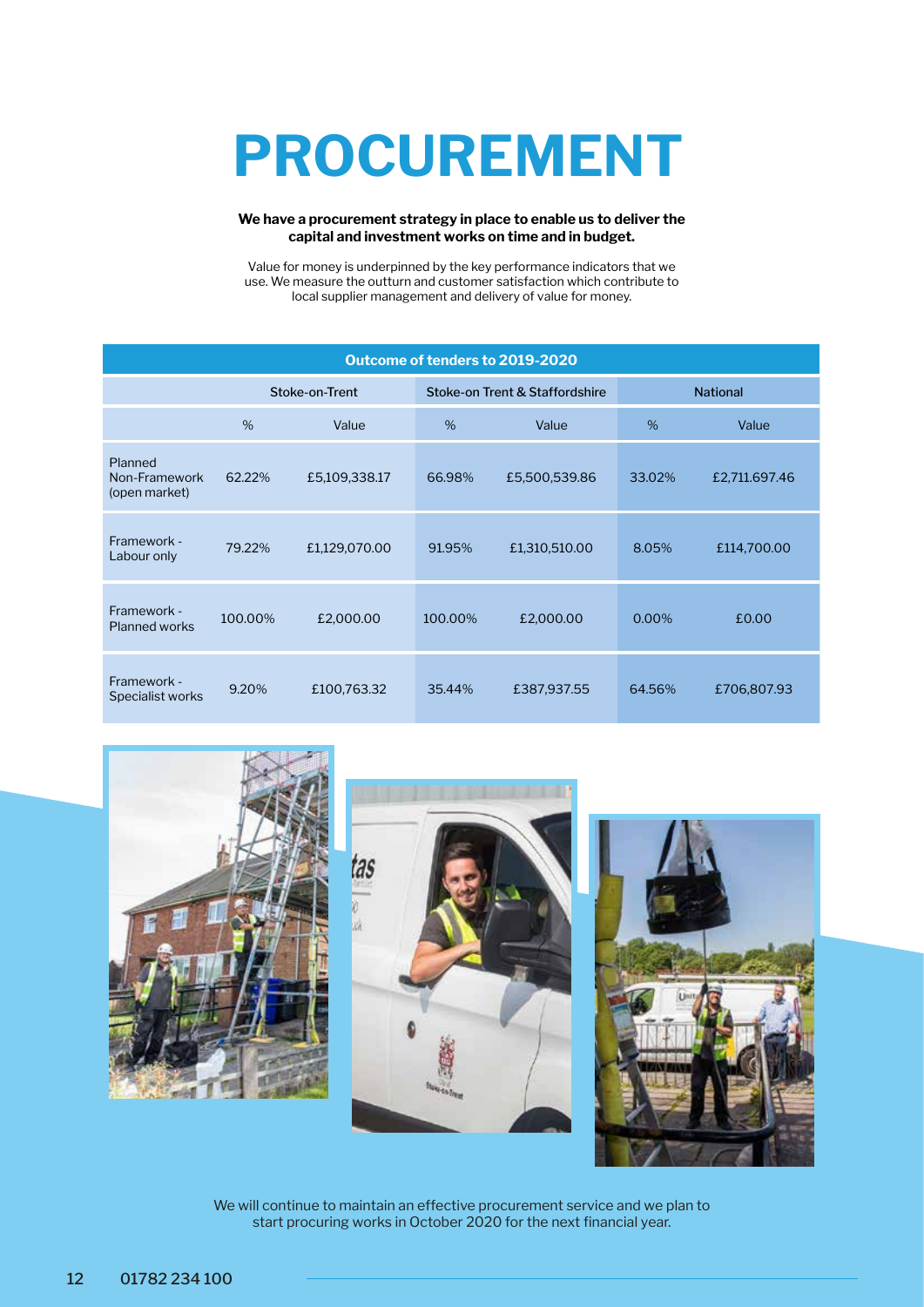# **CORPORATE SOCIAL RESPONSIBILITY**

#### **Unitas is committed to being responsible in respect of its social, environmental and economic responsibilities.**

Throughout this year our CSR commitment has become evident through the engagement we have had with local schools, churches, groups, and charities which we have worked with to deliver a number of community based projects across the city.

#### **Projects**

Over the year, Unitas, alongside its suppliers and contractors have carried out an extensive range of projects to include:

- Working with Blurton in Bloom and two local schools to provide an orchard and sensory garden at a local church.
- Hosting an environment themed workshop for pupils from Northwood Broom Academy.
- Working with one of our contractors to supply and fit four sets of exit doors to a local boxing club.
- Working in partnership with one of our suppliers to provide paint and materials to improve a hall at a local community centre.
- Organising fire risk assessment to be carried out a local church alongside the fitment of fire safety equipment.

#### **Helping Hands Fund**

The Helping Hands Fund has been set up to invest and empower our residents and the local communities we work in to create a positive impact. The fund is made up from money received from weighing in scrap metal and any fundraising events we hold. Local people, community groups and charities can apply for funding to help make a change in their local area. Throughout this year successful applications have included:

- Sponsorship of local charity events
- Provision of sports kits for local youth football teams
- Kitchen trailer for a local scout group



#### **Fundraising**

Unitas raised **£2,398** for local charities in 2019/20. This has included:

**Douglas Macmillan Hospice**

**Staffordshire Wildlife Trust**

£1,215

**The Donna Louise Trust**

£895

£188

**Royal British Legion**

£100

Over the last **12 months** we have secured £133,891 of social value contribution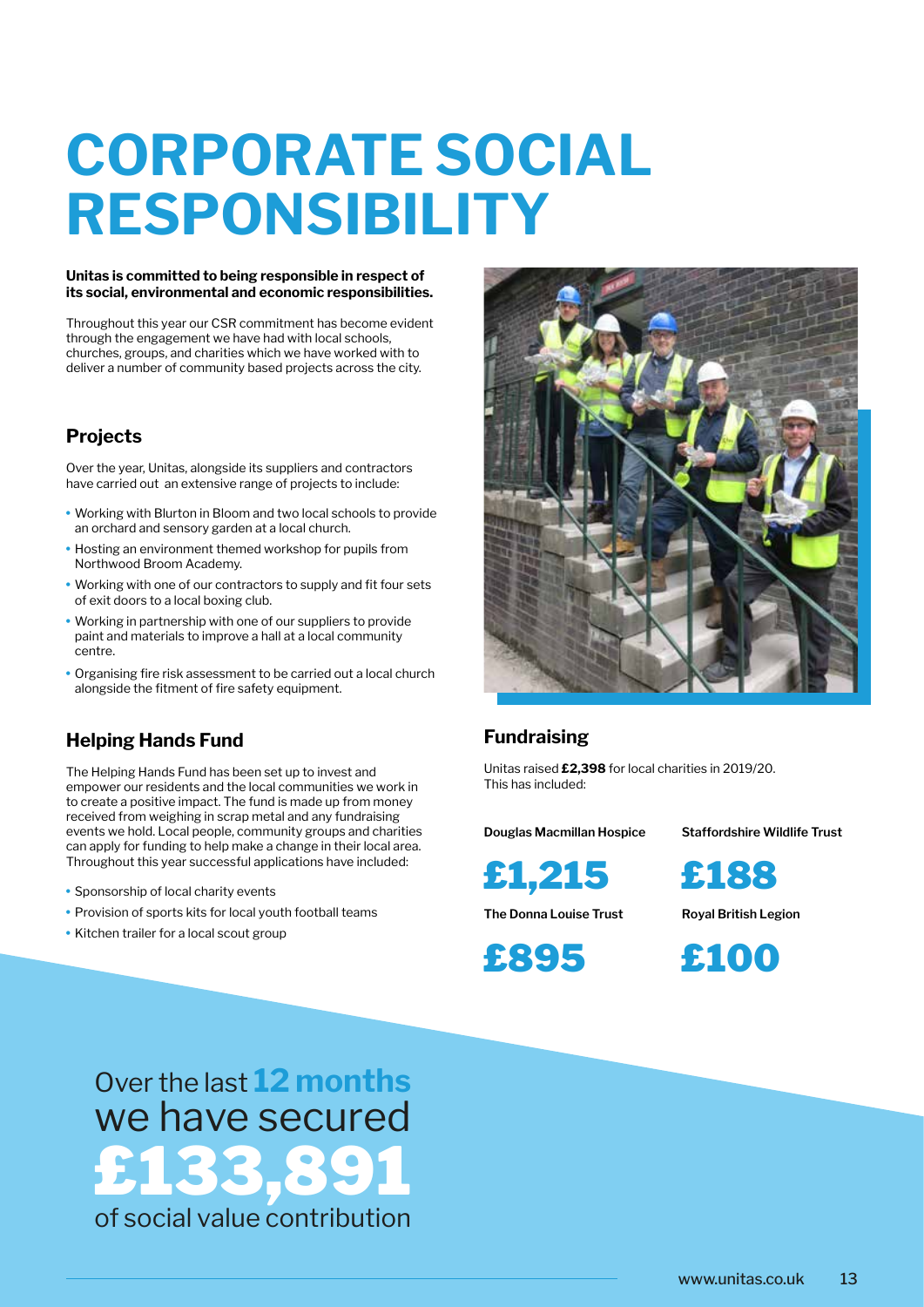# **CUSTOMER SATISFACTION**

**Unitas encourages all feedback about our services. We also welcome comments and compliments. We are committed to:**

- Dealing with complaints, comments and compliments quickly and effectively.
- Using complaints, comments and compliments to review and improve our services.

Our target in dealing with Stage 1 complaints is 10 days:

| 19/20        | <b>Resolved</b> | %   |
|--------------|-----------------|-----|
| $0-5$ days   | 334             | 32% |
| $6-10$ days  | 580             | 55% |
| $11-15$ days | 47              | 5%  |
| $16 + days$  | 43              | 4%  |
| Withdrawn    | 45              | 4%  |

Unitas offers a robust complaints process for our customers. Stage 1 complaints refer to any initial complaints from our customers and we aim to respond within 10 working days. Stage 2 complaints allow customers to take their complaint further if they are unhappy with the result of their stage 1 complaint.

We aim to reach a decision within 20 working days. If customers are still dissatisfied at the end of both these processes they can take the matter further with the Tenants Complaint Board or Housing Ombudsman.

We monitor our performance on a monthly basis identifying what complaints are coming through and ensuring we are responding within our timescales.





Average satisfaction with Unitas' Repairs service



# 95.7% 1,049 Stage 1 complaints

for our planned works, responsive repairs and service delays



Stage 2 complaints for our planned works, responsive repairs and service delays

64 damage claims were upheld/partly upheld last year totalling £6,933

paid out, averaging **£108 per claim**

14 01782 234 100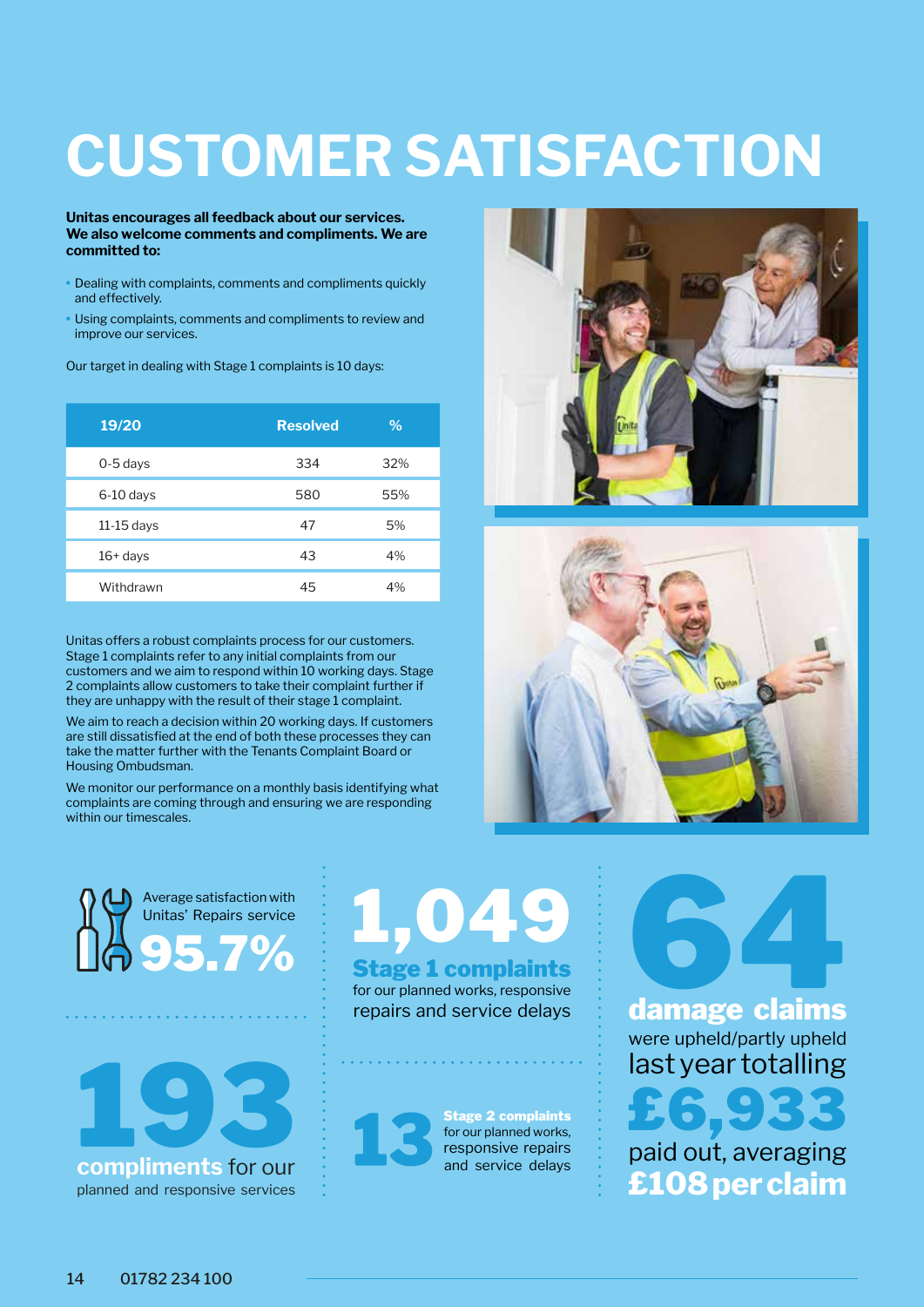# **FUTURE PLANS**

### **What we want to achieve in 2020/21…**

Unitas is committed to resolving property repairs quickly and efficiently therefore we have invested in a new portal that allows our customers to report their repairs online and select an appointment date and time that is convenient for them. The portal is accessible 24/7 and means that customers don't have to call our contact centre.

### Asset Management & Planned Works Delivery **Repairs and Voids**





Install 800 new full central heating systems.



**Fully embed Servitor and Kirona DRS** into the delivery of the repairs service.



Remodel a further 22 high rise apartments in 2020/21.

Install 4 sprinkler systems within 4 high rise blocks.

Deliver new door entry systems and new entrance doors within **various blocks.**

Maintain a **rolling 5 year** investment programme which will see

£25.2million planned capital investment in the housing stock



in 2020/21 including estate based investment and single component replacement schemes.





Ensure that we continue to deliver a fully compliant housing stock in relation to gas servicing, electrical testing, asbestos, water hygiene and fire safety.

#### Delivery of area based responsive repairs to tackle

neighbourhoods where there is the highest demand for repairs.



Ensure that the service provided by Unitas is customer focussed and develop new ways of engaging with customers to gain feedback on responsive repairs service.

Redevelopment of the Unitas website

to provide *improved* customer experience and **increase** the number of customers reporting repairs through the website.